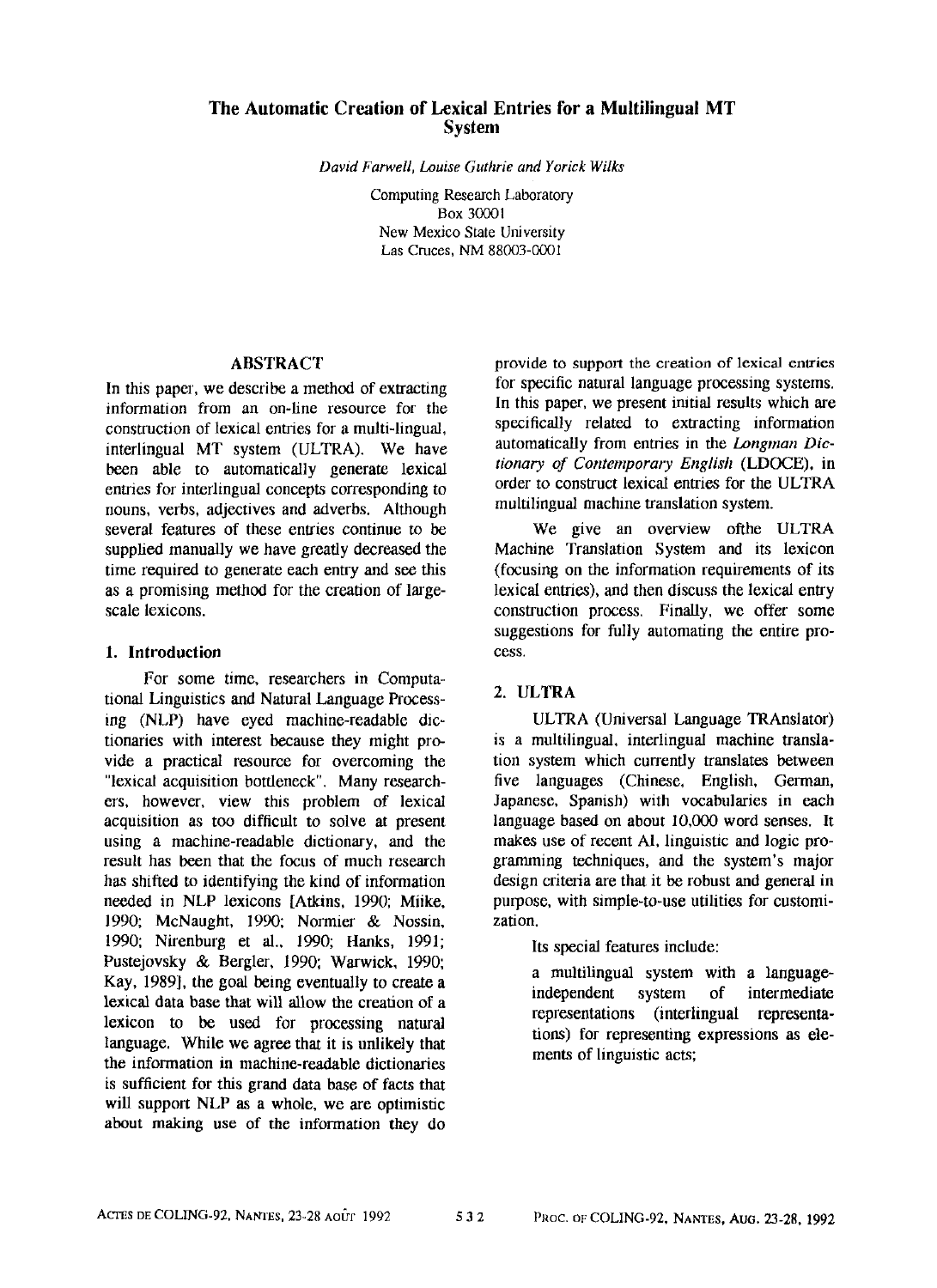- bidirectional Prolog grammars for each language incorporating semantic and pragmatic constraints;
- use of relaxation techniques to provide robustness by giving preferable or "near miss" translations;
- access to large machine-readable dictionaries to give rapid scaling up of size and coverage;
- multilingual text editing within X-windows interface for easy interaction and document preparation in specific domains (e.g., business letters, pro-forma memoranda, telexes, parts orders).

Below is a sample screen from the ULTRA system. Each of the Spanish sentences in the "SOURCE TEXT" window have been translated into Japanese. The system has "cut and paste" facilities which allow a sentence from the source text to be moved to the bottom left "SOURCE SENT:" window where it can then be translated by selecting a target language from the choices above the "TRANSLATION" window (bottom right) and choosing the "TRANSLATE" button at the bottom of the screen. The translation then appears in the bottom right "TRANSLATION" window. From there, the translation can then be moved to the "TARGET TEXT' window.



#### ULTRA TRANSLATION SYSTEM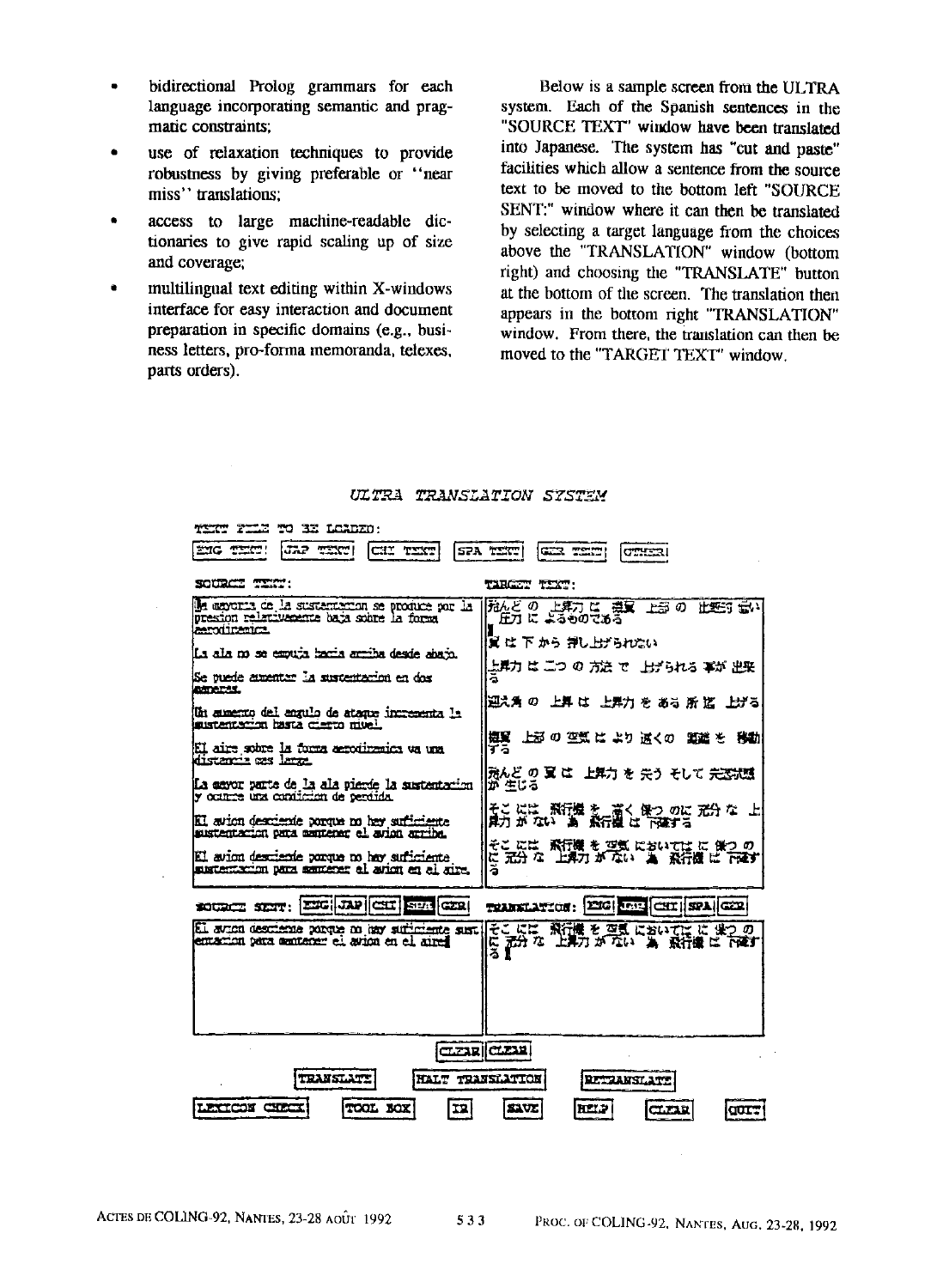### The System of Intermediate Representation

The interlingual representation (IR) has been designed to reflect our assumption that what is universal about language is that it is used to perform acts of communication: asking questions, describing the world, expressing one's thoughts, getting people to do things, warning them not to do things, promising that things will get done and so on. Translation, then, can be viewed as the use of the target language to perform the same act as that which was performed using the source language. The IR serves as the basis for analyzing or for generating expressions as elements of such acts in each of the languages in the translation system.

The representation has been formulated on the basis of an on-going cross-linguistic comparative analysis of hand-generated translations with respect to the kinds of information necessary for selecting the appropriate forms of equivalent expressions in the different languages in the system. We have looked at a number of different types of communication including expository texts, business letters, and e-mail messages and dialogues. This, coupled with the fact that the languages selected for the initial development stage are of different historical and typological background, has led to a solid foundation for developing a flexible and complete descriptive framework.

### The Language Components

Each individual language system is independent of all other language systems within ULTRA. Corresponding sentences in different languages must produce the same IR and any specific 1R must generate corresponding sentences in the five languages. However, the particular approach to parsing or generation which is used m each of the languages may differ. Each language has its own procedures for associating the expressions of the language with the appropriate IRs. These independent systems communicate by handing each other IRs, and no actual transfer takes place.

Independence of the language-particular systems is of both theoretical and practical interest. Given the required equivalence of the input-output behavior of each of the language systems, this paradigm is excellent for comparing various approaches to parsing or generation for their coverage and efficacy.

A new language may be added to the translation system at any time without unpredictable or negative side effects on the previously developed language systems, or on the system's overall performance.

Furthermore, the addition of any new language system will have the effect of *multiplying the* number of language pairs in the translation system by the number of languages already in the system (having developed an English-Japanese system, we need only develop the Spanish module to have an English-Spanish system and a Japanese-Spanish system, and so forth).

At present, we have developed five prototype language systems for ULTRA. Each system has been implemented in PROLOG as a bidirectional parser/generator. That is to say, in a given language system, the same algorithm is used to do either the analysis or the generation of the expressions of the language.

The system is capable of handling a wide range of phenomena, including compound and complex sentences, relative clauses, complex noun phrases, questions (yes-no and Wh types) and imperatives. There will always be certain classes of non-standard input (e.g. "Where station?") which fall outside the system's normal capabilities and to deal with such irregular input, we are developing a number of techniques which together we call "relaxation". Our assumption is that if a given string or IR cannot be successfully processed even though all the lexical items are available in the system, it should be reprocessed with the various constraints systematically weakened.

### *ULTRA 'S* Lexicons

There are two types of entries related to the specification of a lexical item in the ULTRA system: those for intermediate representation (IR) word sense tokens, and those for the words of the individual languages.

Currently, there are eight IR word sense categories including entities (often corresponding to nouns), relations (often corresponding to verbs and adjectives), entity specifiers (often corresponding to determiners), relation specifiers (often corresponding to auxiliaries), case relations (often corresponding to prepositions), pro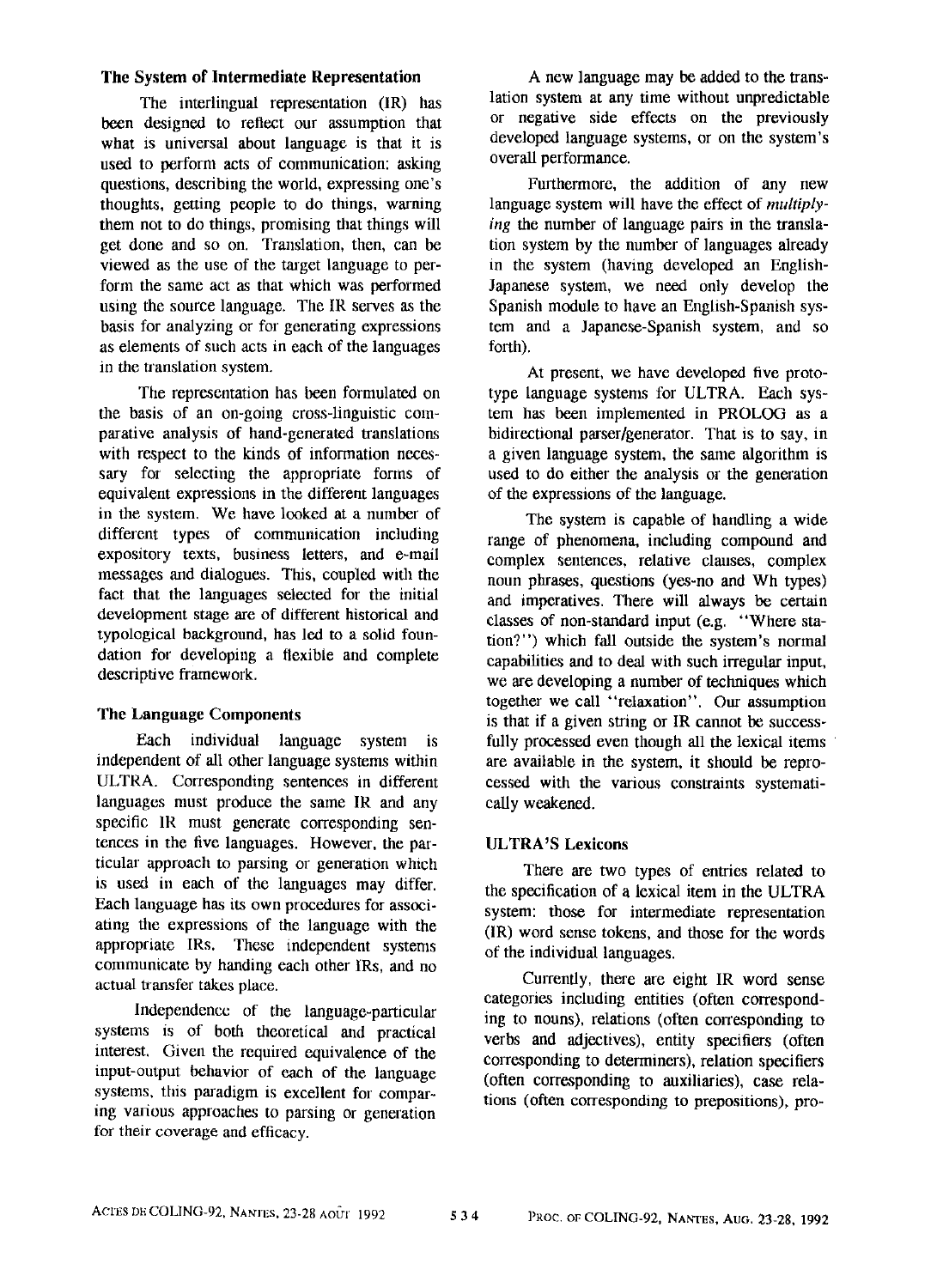position specifiers (often corresponding to complementizers), proposition modifiers (often corresponding to sentential adverbials), and conjunctions. Each category is associated with a special set of constraints which ranges in number fiom one for sentential adverbs, to nine for relations. The number of lexical categories for the individual language lexicons varies from eight to fourteen. There is no simple correspondence between the language-particular lexical categories and the IR categories although the gross relationships stated above appear to hold.

All entries take the general form of simple Prolog unit clauses in (12):

(12) category (Form, F1, F2, ...).

where FI, F2 and so on, are constraints. For language-particular entries, these are generally syntactic constraints associated with an orthographic form, Form, such as the gender of a noun, whether a verb is reflexive, and so on. For example, (13) is a simplified and readable version of a Spanish entry for the noun *banco*.

 $(13)$  noun (banco, third\_singular, masculine, bank $4$  1).

Similarly, (14) is a Spanish entry for the verb *ingreso:* 

 $(14)$  verb (ingreso, third singular, finite, past, simple, indicative, active, depositl 3).

The final argument represents the IR word sense the Spanish form is used to express. This sense token is associated with a sense definition in LDOCE and is used to index the corresponding IR entry.

For IR entries, tbe features FI, F2, and so on, correspond to universal semantic and pragmatic constraints on the word sense, Form, such as the classification of an entity as countable or not, the semantic case structure of a relation, and so on. For example the IR entry for bank4 1 would look something like:

(15) entity (bank4\_l, class, countable, institution, abstract\_object, economics\_banking).

while the IR entry for deposit1  $3$  would look like:

(16) relation (depositl\_3, dynamic, placing, agent, patient, human, amount, human, abstract \_object, economies\_banking).

# 3. The Automatic Construction of Lexieal Items

The work on automating lexical entry has drawn upon extensive research at the Computing Research Laboratory in deriving semantic struetures automatically from large machine-readable dictionaries [Slator, 1988; Wilks & Slator, 1989; Guthrie et. al 1990]. Much of the core IR lexicon has been derived from the 72,000 word senses in LDOCE. Codings from the dictionary for such properties as semantic category, semantic preferences and so on have been used, either directly or indirectly, to generate partial specifications of some 10,000 IR tokens for the system.

The partially antomated lexical entry proeess proceeds in three steps: 1) given a sense in LDOCE, an entry is constructed by a process of automatic extraction and formatting of intormation in the foml of a standardized data structure, 2) any remaining unspecified information in that structure is provided interactively, followed by 3) the automatic mapping from the fuUy specified data structure to the corresponding Prolog facts. Step 3) is very straightforward and will not be described here. Below we give a short description of LDOCE and then discuss the techniques we have used to accomplish steps 1) and 2).

### LDOCE

The *Longman Dictionary of Contemporary English* [Procter et al., 1978] is a full-sized dictionary designed for learners of English as a second language. It contains 41,122 headword entries, defined in terms of 72,177 word senses. m machine-readable form (a type-setting tape). With few exceptions, the definitions in LDOCE are stated using a control vocabulary of approximately 2,000 words. The control vocabulary words tend to bc highly ambiguous (approximately 17,000 senses are listed in LDOCE for the  $2,000$  syelling forms).

Both the book and tape versions of LDOCE use a system of grammatical codes of about 110 syntactic (sub)categories which vary in generality. Nouns, for example, may be assigned categories such as *noun*, or *count-noun* or *count-noun-followed-by-infinitive-with-TO, or vocative-noun-used-in-direct-address.* The syntactic categories for verbs are particularly exten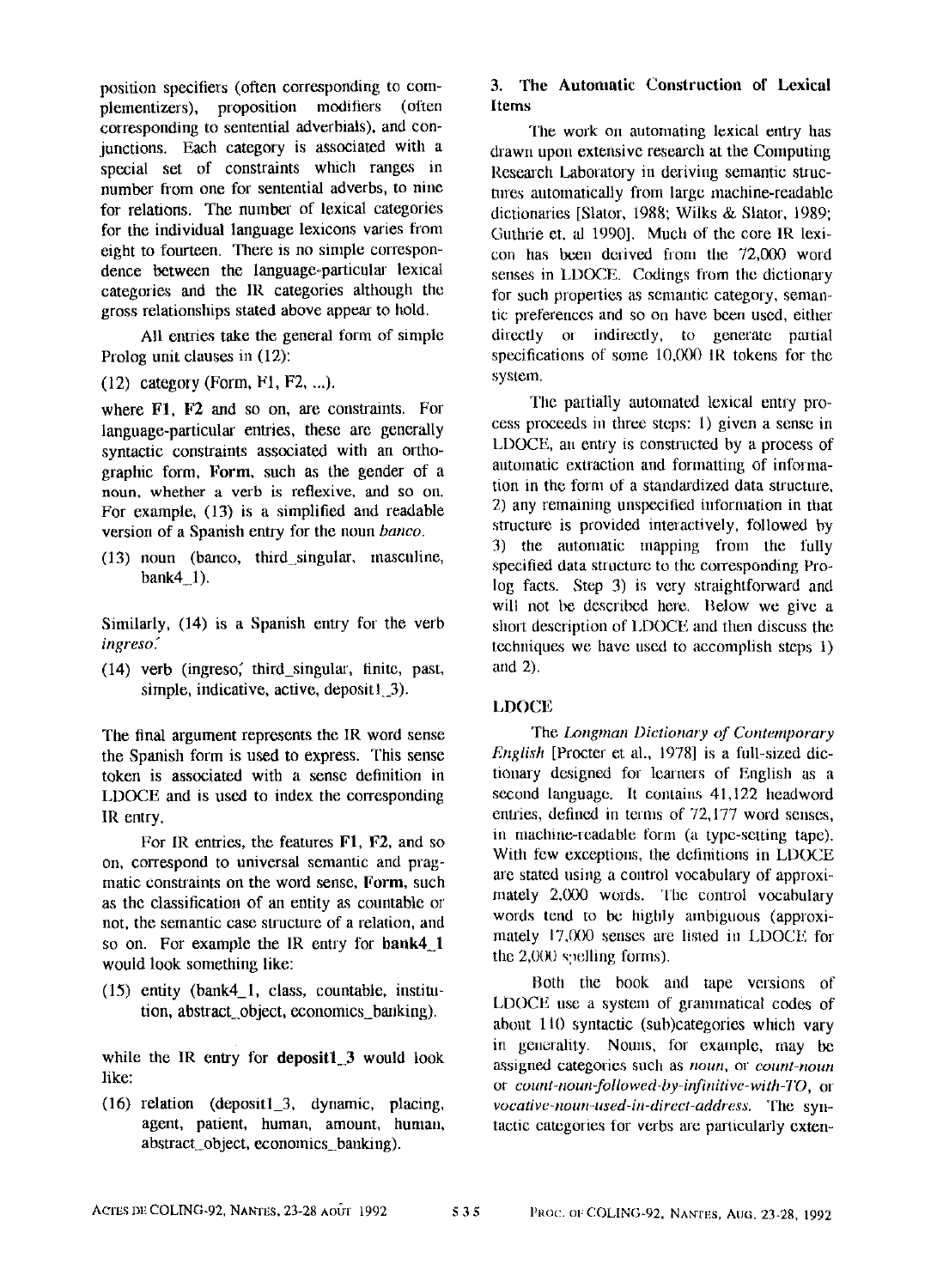sire and include categories such as *transitiveverb-followed-by-the-infinitive-without-TO.* 

In addition, the machine-readable version of LDOCE contains codes which are not found in the book and among them are codes which specify the semantic class of a noun (as one of 34 categories) and the semantic preferences on the complements of verbs and adjectives.

### From LDOCE to a Partially Specified Entry

The mapping process from LDOCE to ULTRA word sense entries assumes a particular linguistic context. All the information contained in the LDOCE defimtion is automatically extracted and used in the appropriate ULTRA specification. For some parts of speech (e.g., nouns), most of the information stored in the interlingual entry can be extracted automatically; for others (e.g., verbs and adjectives), only a portion of the information is available.

For this project we began with a Lisp version of LDOCE, which formats the information from the type-setting tape [Boguraev et al., 1987]. To date, we have extracted information from LDOCE nouns for specifying IR entries for entities, from verbs and adjectives for specifying IR entries for relations, and from adverbs for specifying IR entries for relation modifiers and proposition modifiers. These are the major open class categories of IR word sense tokens and constitute over 95% of the tokens defined thus far. Below we summarize the information required by the categories corresponding to nouns and to verbs (the information which is currently provided automatically is marked by @).

### **Entities:**

- @ the sense token indexes a corresponding I.DOCE word sense definition,
- @ whether it is a class term, the name of an individual, or an anaphoric element,
- @ whether it is countable or not,
- the semantic class.
- @ the LDOCE semantic class,
- @ the LDOCE subject domain;

Below is a sample screen of the interactive session for completing the IR lexical entry for one sense of "bank" in LDOCE. The first screen is created automatically and completed manually to produce the second screen.



 $\mathbf H$  worked as a carrier between banks in the city

**RI t~c=: m~= 0 atzyptas** 

Intermediate Representation Lexical Fars (Count noun)

IR token: bank4\_1 category: entity mubcategory: countable type: class class: institution **ldoce cim: abstract.obJect**  ldoce dowain: economics\_banking

English context: /uer/mts/Ultra2/menu\_sustam/txt.ldoce

ile worked as a carrier between banks in the city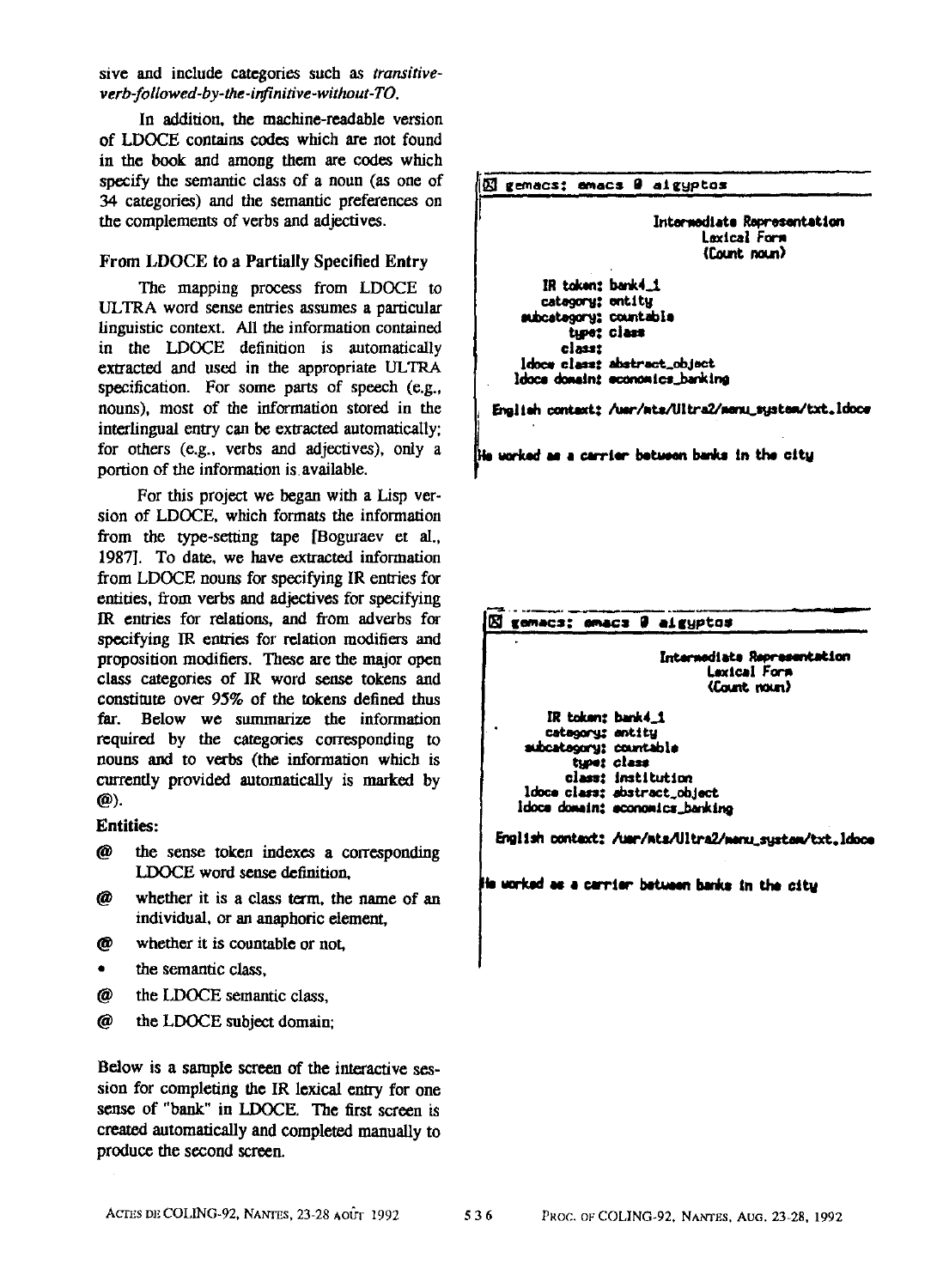Note that for entities (nouns) only one feature, described above as "the semantic class," is not provided automatically from LDOCE. This field corresponds to the semantic categories used in ULTRA prior to the use of LDOCE for automatic extraction. These categories were hand crafted, based on surface linguistic phenomena and are used to satisfy the semantic preferences of adjectives and verbs. The automatically created entries tot entities contain the LDOCE semantic categories as well, but these will not be used by ULTRA until we have examined the consistency of the LDOCE categories as a basis for semantic preferences.

### **Relations:**

- @ the sense token indexes a corresponding LDOCE word sense definition,
- whether it is stative or dynamic,
- the semantic class.
- @ the number of case roles,
- the case roles.
- the semantic preferences for the fillers of the case roles,
- @ the LDOCE semantic preferences for the fillers of the case roles,
- @ the LDOCE subject domain;

In the case of relations, LDOCE does not provide case roles or semantic classes (for verbs), or a direct marking as to whether a verb is stative or dynamic. We have developed a verb hierarchy from LDOCE, based on the genus (hypernym) of a verb definition, and are in the process of disambiguating the terms in this hierarchy. These then will be used as the verb classes for ULTRA's relations. We have been able to extract case role information in some cases [Wilks et al.; 90] from implicit information in Longman's and will include this in the lexical entries. Again the semantic preferences for the fillers of the case roles are those originally used in ULTRA. As in the case of entities above, the LDOCE semantic preferences are also included in the entry for future use.

Extraction is performed by applying a sequence of flex programs (a new generation version of the UNIX lexical analyzer utility, lex) which transform information from the LDOCE Lisp format into a Lisp association list, the data structure used by the interactive lexical entry interface for the ULTRA system (sample screens appear in the previous secton).

The word senses added to the ULTRA system using these techniques were chosen first on the basis of whether they were exemplified in the dictionary entry, and second, whether they were one of the first three senses of a given homonym (the LDOCE senses are listed in order of frequency of use). Files containing the definitions of all noun. verb, adverb and adjective senses for which there were example sentences were first automatically generated. An additional file containing example sentences tagged by the word sense being exemplified was also created. Next, association lists conesponding to IR entries for each of the word senses were generated. Finally, another procedure was applied which automatically supplied a pointer to the example context in the example sentence file.

#### **4. Approaches to Achieving Full Specilication**

It was clear at the outset of this project that a great deal of lexical acquisition could be done automatically and we have initiated projects to investigate whether the missing information can be identified automatically through further analysis of the defintions, examples, gramatical categories, etc.

Finally, in order to automate the construction of lexical items fully on the fly during translation, procedures must be defined to select specific senses on the basis of the source language linguistic context of the item being defined. Similarly, procedures must be developed to automatically specify the different language-particular lexical entries (these procedures do exist in English to a limited extent), and these must be adapted to other langnages. Finally, tecbniques for using bilingual dictionaries in the language-specific lexical specification process must be developed.

#### **References**

- Atkins, B. (1990) The dynamic database, a collaborative methodology for developing a large-scale electronic dictionary. *Proceedings of the International Workshop on Electronic Dictionaries,* Japan Electronic Dictionary Research Institute, Ltd., Oiso, Japan.
- Boguraev, B., T. Briscoe, J, Carroll, D. Carter, and C. Grover.  $(1987)$  The derivation of a